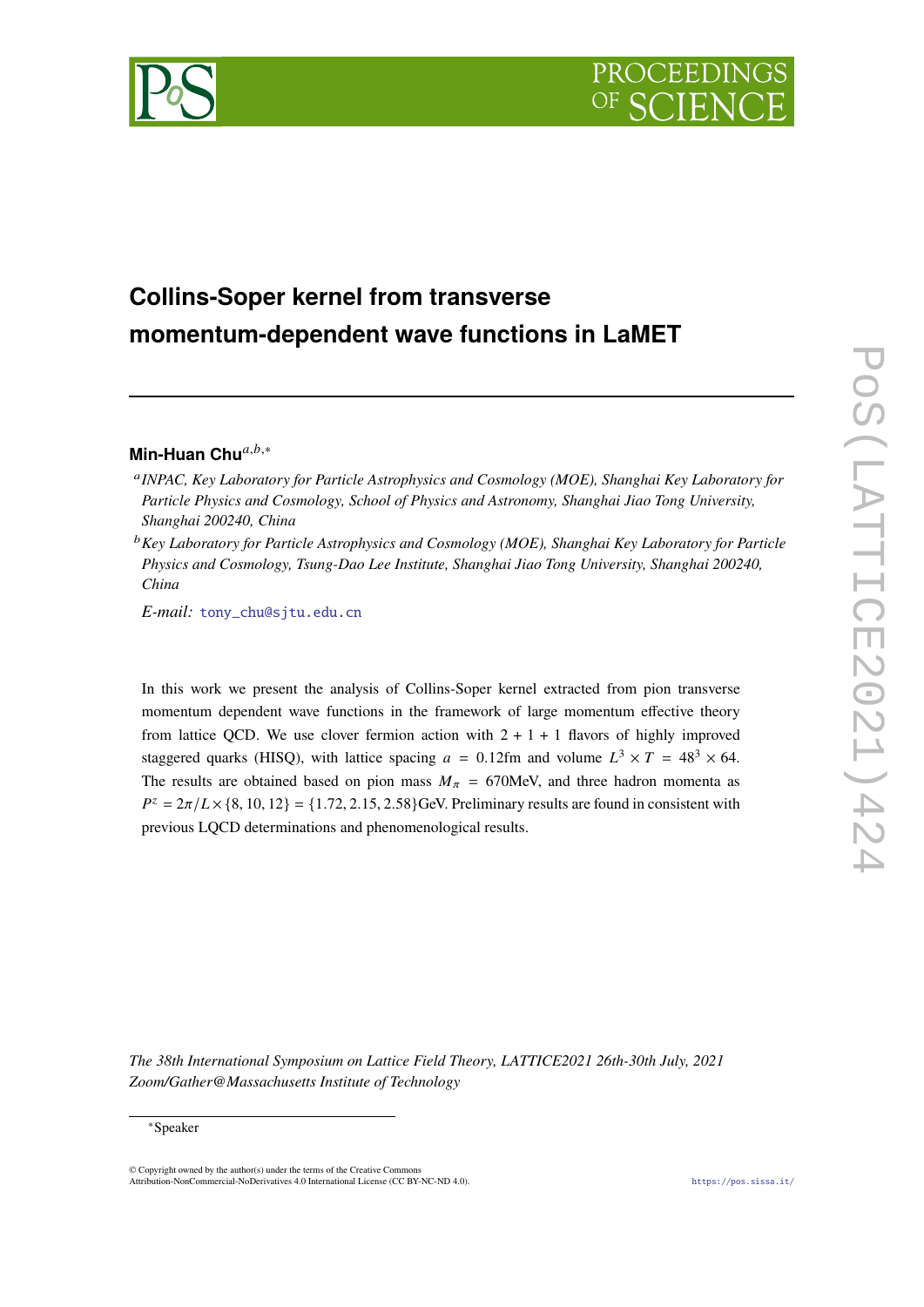#### **1. Introduction**

The transverse momentum-dependent (TMD) parton distribution functions are important to describe the intrinsic transverse momentum of the partonic constituents of protons and can be accessed in inclusive high energy collisions. Transverse momentum-dependent wave functions (TMDWFs) are the most ingredient to predict physical observables. In the past few decades, there have been many detailed studies to explore the internal structure of hadrons through parton distributions from both experiments and the theory calculations in the framework of lattice QCD mainly in large momentum effective theory (LaMET) [\[1,](#page-8-0) [2\]](#page-8-1).

Recently LaMET has made revolutionary progresses. For recent reviews, please see Refs.[\[3,](#page-8-2) [4\]](#page-8-3). In the mean while, TMDWFs and TMDPDFs are found calculable on the Eucledian lattice through LaMET approach [\[5,](#page-8-4) [6\]](#page-9-0). The rapidity evolution can also be obtained via the quasi-TMDPDFs [\[7\]](#page-9-1) and TMDWFs [\[8\]](#page-9-2), and quite a few papers are made on the lattice calculation [\[9–](#page-9-3)[12,](#page-9-4) [14\]](#page-9-5).

In this talk, we use the configurations based on clover fermion action with  $2 + 1 + 1$  flavors of highly improved staggered quarks (HISQ) action [\[15\]](#page-9-6), generated by MILC collaboration [\[16\]](#page-9-7), with lattice spacing  $a = 0.12$ fm and volume  $L^3 \times T = 48^3 \times 64$ . Sea quark masses on this ensemble have been tuned to match the physical quark masses in nature [\[16\]](#page-9-7), while the valence quark mass is chosen to match pion mass  $M_{\pi} = 670$ MeV. To achieve the infinite momentum limit with a reasonable signal, we employ three hadron momenta as  $P^z = 2\pi/L \times \{8, 10, 12\} = \{1.72, 2.15, 2.58\}$ GeV, which are equivalent to the boost factor  $\gamma = \{2.57, 3.21, 3.85\}.$ 

# **2. Quasi-TMD Wave Function and Collins-Soper Kernel**

For physical meaning, Collins-Soper kernel describes the rapidity evolution of light-cone TMDWFs  $\psi^{\pm}(x, b_{\perp}, \mu, \zeta)$ . The evolution equation of rapidity for the rapidity-renormalized LFWF reads [\[8\]](#page-9-2)

$$
2\zeta \frac{d}{d\zeta} \ln \psi^{\pm}(x, b_{\perp}, \mu, \zeta) = K(b_{\perp}, \mu). \tag{1}
$$

In the large hadron momentum circumstances, the parton momentum-dependence of the quasi-TMDWFs should be

$$
P^{z} \frac{d}{dP^{z}} \ln \tilde{\psi}^{\pm}(x, b_{\perp}, \mu, \zeta) = K(b_{\perp}, \mu) + \sum_{i} \frac{1}{2} \mathcal{G}^{\pm}(x_{i}^{2} \zeta_{z}, \mu) + O(1/P^{z})^{2}, \tag{2}
$$

where  $\zeta_z = 4x^2 (P^z)^2$ . Except for Collin-Soper kernel  $K(b_\perp, \mu)$  terms, the evolution equation of quasi-TMDWFs  $\tilde{\psi}^{\pm}(x,b_\perp,\mu,\zeta)$  still includes a perturbative part  $G^{\pm}(x_i^2\zeta_z,\mu)$ , and the higher power terms of  $(1/P<sup>z</sup>)<sup>2</sup>$  are omitted.

In LaMET, by using the matching formula between quasi-TMDWFs and light-cone ones, we determine Collins-Soper kernel  $K(b_\perp, \mu)$  by the ratio of quasi-TMDWFs  $\tilde{\psi}(x, b_\perp, \mu, \zeta_z)$  at different hadron momenta (taken in z-direction)  $P^z$  >>  $\Lambda_{\text{QCD}}[8]$  $\Lambda_{\text{QCD}}[8]$ :

<span id="page-1-0"></span>
$$
K(b_{\perp}, \mu) = \frac{1}{2} \left( \frac{2}{\ln(\zeta_z/\zeta_z')} \frac{H_N^+(\zeta_z')\tilde{\psi}_N^+(\x_i, b_{\perp}, \mu, \zeta_z)}{H_N^+(\zeta_z)\tilde{\psi}_N^+(\x_i, b_{\perp}, \mu, \zeta_z')} + \frac{2}{\ln(\zeta_z/\zeta_z')} \frac{H_N^-(\zeta_z')\tilde{\psi}_N^-(x_i, b_{\perp}, \mu, \zeta_z)}{H_N^-(\zeta_z)\tilde{\psi}_N^-(x_i, b_{\perp}, \mu, \zeta_z')} \right), \quad (3)
$$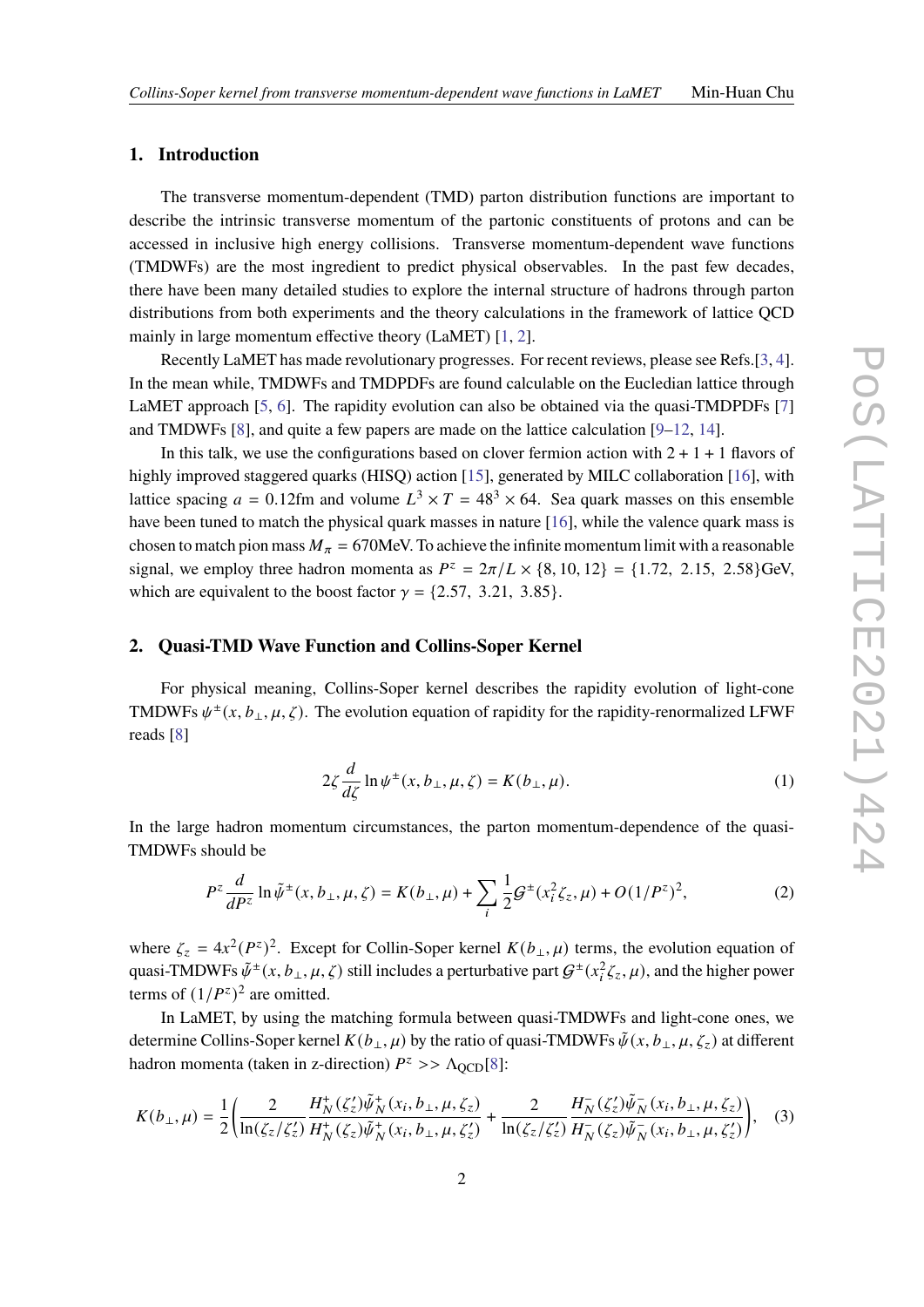with the  $H_N^+$  corresponding to the one-loop perturbative hard function[\[8\]](#page-9-2),

$$
H_1^{\pm}(\zeta_z) = 1 + \alpha_s \frac{C_F}{4\pi} \left( -\frac{5\pi^2}{6} - 4 + \ell_{\pm} + \bar{\ell}_{\pm} - \frac{1}{2} (\ell_{\pm}^2 + \bar{\ell}_{\pm}^2) \right),\tag{4}
$$

where  $\ell_{\pm} = \ln(-\zeta_z \pm i\epsilon) - \ln \mu^2$ , and  $\bar{\ell}_{\pm} = \ln(-\bar{\zeta}_z \pm i\epsilon) - \ln \mu^2$ .  $\zeta_z = (2xP \cdot n_z)^2$  and  $\bar{\zeta}_z = (2\bar{x}P \cdot n_z)^2$ . This matching kernel relates a multiplicative factorization between quasi-TMDWFs and light-cone TMDWFs.

Quasi-TMDWF for a pseudoscalar meson like pion is defined as:

$$
\tilde{\psi}^{\pm}(x, b_{\perp}, \mu, \zeta^z) = \lim_{L \to \infty} \int \frac{P^z dz}{4\pi} e^{i(x - 1/2)P^z z} \frac{1}{\sqrt{Z_E(2L, b_{\perp}, \mu)}} \tilde{\psi}_l^{\pm}(z, b_{\perp}, \zeta^z), \tag{5}
$$

where  $\zeta^z = 2xP^z n^z$  denotes the z-direction hadron momenta, and the Lorentz structure  $\Gamma$  can be chosen for the leading twist  $\gamma^{\mu}\gamma_5$  in coordinate quasi-TMDWFs  $\tilde{\psi}^{\pm}$ . In the denominator, the renormalization factor  $Z_E(2L, b_\perp, \mu)$  refers to the Wilson loop matrix element which can cancel the linear divergence in  $\tilde{\Psi}$ , and renormalize it into  $\overline{MS}$  scheme:

$$
Z_E(2L, b_\perp, \mu) = \langle 0 | \mathcal{P} \exp \int_{-L}^{L} dz A_z(0, z) + \mathcal{P} \exp \int_0^b dx A_x(L, x) + \mathcal{P} \exp \int_L^{-L} dz A_z(b, z)
$$
  
+ $\mathcal{P} \exp \int_b^0 dx A_x(x, -L) |0\rangle.$  (6)

The connection in transverse plane of two spinor field operators for quasi-TMDWFs is needed to satisfy gauge invariance which removes the divergence in the Wilson line self energy. So the renormalization scheme is to diminish a same construction factor in the transverse plane, which should also be gauge invariant.

The quasi-TMDWFs in coordinate space are defined as a matrix element from vacuum to hadron state and computed by the ratio of non-local two point function with Wilson line between two field operators and a local one:

<span id="page-2-1"></span>
$$
\tilde{\psi}^{\pm}(z, b_{\perp}, \zeta^{z}) = \langle 0 | \overline{\Psi}_{\mp n^{z}}(z n^{z}/2 + b_{\perp}) \Gamma \Psi_{\mp n^{z}}(-z n^{z}/2) | \pi \rangle = \frac{C_{2}(L, b_{\perp}, z, t, P^{z})}{C_{2}(0, 0, 0, t, P^{z})}, \tag{7}
$$
\n
$$
\Psi_{\mp n^{z}}(-z n^{z}/2) = \lim_{L \to \infty} \mathcal{P} \exp \left\{ ig \int_{-z n^{z}/2}^{\mp L n^{z} - z n^{z}/2} d\lambda A^{z}(-z n^{z}/2 + \lambda n^{z}) \right\} \times q(-z n^{z}/2).
$$

The Wilson lines are shown in Fig. [\(1\)](#page-3-0). We need to construct Wilson loop matrix element  $Z_E(2L, b_\perp)$  with length L and width  $b_\perp$  to renormalize such a matrix element.

Two point correlation functions are generated by Coulomb gauge fixed wall source propagators with energy  $E_{P^z} = \sqrt{m_{\pi}^2 + (P^z)^2}$ :

<span id="page-2-0"></span>
$$
C_{2}(L, b_{\perp}, z, t, P^{z}) = \int d^{3}x d^{3}y e^{-i\vec{P}\vec{x}+i\vec{P}\vec{y}} \langle 0|\bar{\Psi}_{f_{1}}(\vec{x}+zn^{z}/2+b_{\perp}, t)\Gamma\Psi_{f_{2}}(\vec{x}-zn^{z}/2, t) \n\bar{\Psi}_{f_{2}}(\vec{y}, 0)\Gamma'\Psi_{f_{1}}(\vec{y}, 0)|0\rangle \n= \frac{L^{3}}{2E_{P^{z}}}e^{-iE_{P^{z}}t} \langle 0|\overline{\Psi}_{f_{1}}(zn^{z}/2+b_{\perp})\Gamma\Psi_{f_{2}}(-zn^{z}/2)|\pi(P^{z})\rangle, \nC_{2}(0, 0, 0, t, P^{z}) = \frac{L^{3}}{2E_{P^{z}}}e^{-iE_{P^{z}}t} \langle 0|\overline{\Psi}_{f_{1}}(0)\Gamma\Psi_{f_{2}}(0)|\pi(P^{z})\rangle.
$$
\n(8)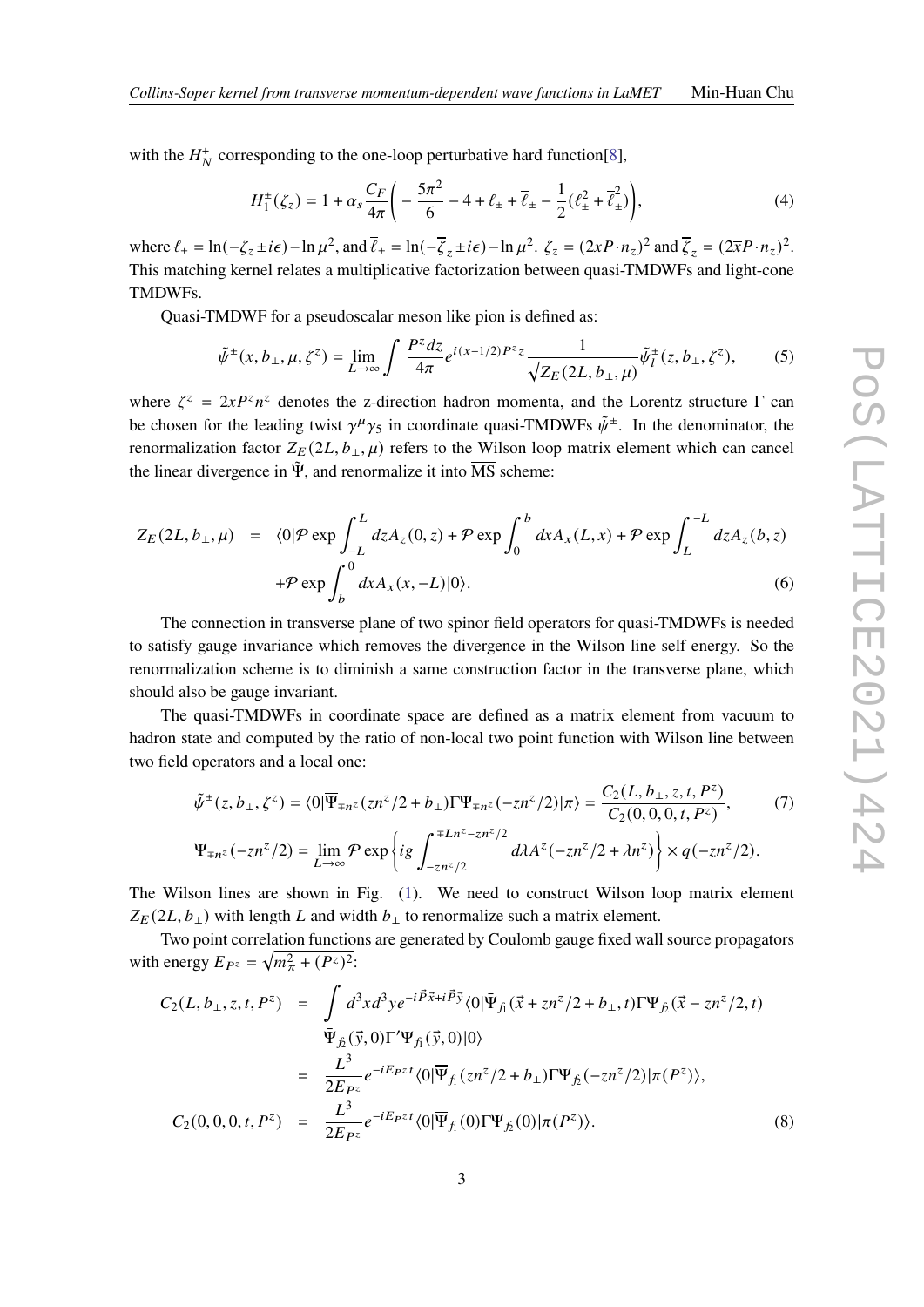<span id="page-3-0"></span>

**Figure 1:** Diagrammatic representation of the Wilson line included in coordinate quasi-wave function.

Therefore the renormalized  $\tilde{\psi}$  can be obtained as:

$$
\tilde{\psi}^{\pm}(z, b_{\perp}, \zeta^z)_{rn} = \lim_{L \to \pm \infty} \frac{C_2(L, b_{\perp}, z, t, P^z)}{C_2(0, 0, 0, t, P^z) \sqrt{Z_E(2L, b_{\perp})}},
$$
\n(9)

### **3. Numerical Results**

The Lattice configurations are based on clover fermion action with  $2+1+1$  flavors of highly improved staggered quarks (HISQ) action [\[15\]](#page-9-6), generated by MILC collaboration [\[16\]](#page-9-7). To improve the signal, the valence quark mass to make  $m_{\pi} = 670$ MeV is used. The used hardron momenta are  $P^z = 2\pi/L \times \{8, 10, 12\} = \{1.72, 2.15, 2.58\}$ GeV to approach the infinity momentum limit.

The quasi-TMDWFs are extracted from two point correlation functions as described in Eq. [\(8\)](#page-2-0). As the parametrization formula behaves like exponential decay for  $C_2(L, b_\perp, z, t, P^z)$  as a function of t in Eq. [\(11\)](#page-3-1), a two-state fit is often adopted to extract quasi-TMDWFs  $\tilde{\psi}^{\pm}(L, b_{\perp}, z, P^z)$ . To make it simple, we use the notation  $\tilde{\psi}(b_{\perp}, z, P^z)$  instead of  $\tilde{\psi}^{\pm}(b_{\perp}, z, P^z)$ ,

<span id="page-3-1"></span>
$$
C_2(0,0,0,t,\vec{P}) = c_0(0)e^{-Et}(1+c_1(0)e^{-\Delta E t}), \qquad (10)
$$

$$
\bar{C}_2(L, b_\perp, z, t, \vec{P}) = \frac{\tilde{\psi}(L, b_\perp, z, \vec{P})(1 + c_1(L, b_\perp, z)e^{-\Delta E t})}{1 + c_1(0)e^{-\Delta E t}}.
$$
\n(11)

However, in most cases, 1-state fit is more conservative than two-state fit, thus we determine  $\tilde{\psi}(L, b_{\perp}, z, P^z)$  by 1-state fit. Fig. [\(2\)](#page-4-0) shows two examples.

For the LaMET approach to get the subtracted quasi-TMDWFs  $\tilde{\psi}(b_{\perp}, z, P^z)$ , the Wilson line between field operators in the matrix element in Eq.  $(7)$  is a staple link with the length  $L$  to the infinity, thus the L dependence of renormalized  $C_2(L, b_\perp, z, t, P^z)$  need to be investigated. Fig. [\(3\)](#page-4-1) shows an example of L dependence for renormalized  $C_2(L, b_\perp, z, t, P^z)$  after 1-state fit for t. In addition, as we expected, the subtracted quasi-TMDWFs  $\tilde{\psi}(b_{\perp}, z, P^z)$  are complex.

The curves of subtracted quasi-TMDWFs  $\tilde{\psi}$  in Fig. [\(3\)](#page-4-1) turn to plateaus when L is larger than 0.4fm, namely unsubtracted quasi-TMDWFs  $\tilde{\psi}_l$  decays as the same speed as the square root of Wilson-loop  $\sqrt{Z_E}$  for L. Based on this observation, we will use  $L = 6a = 0.72$ fm as asymptotic results to the infinity approach of  $L$  for all cases in the following calculation.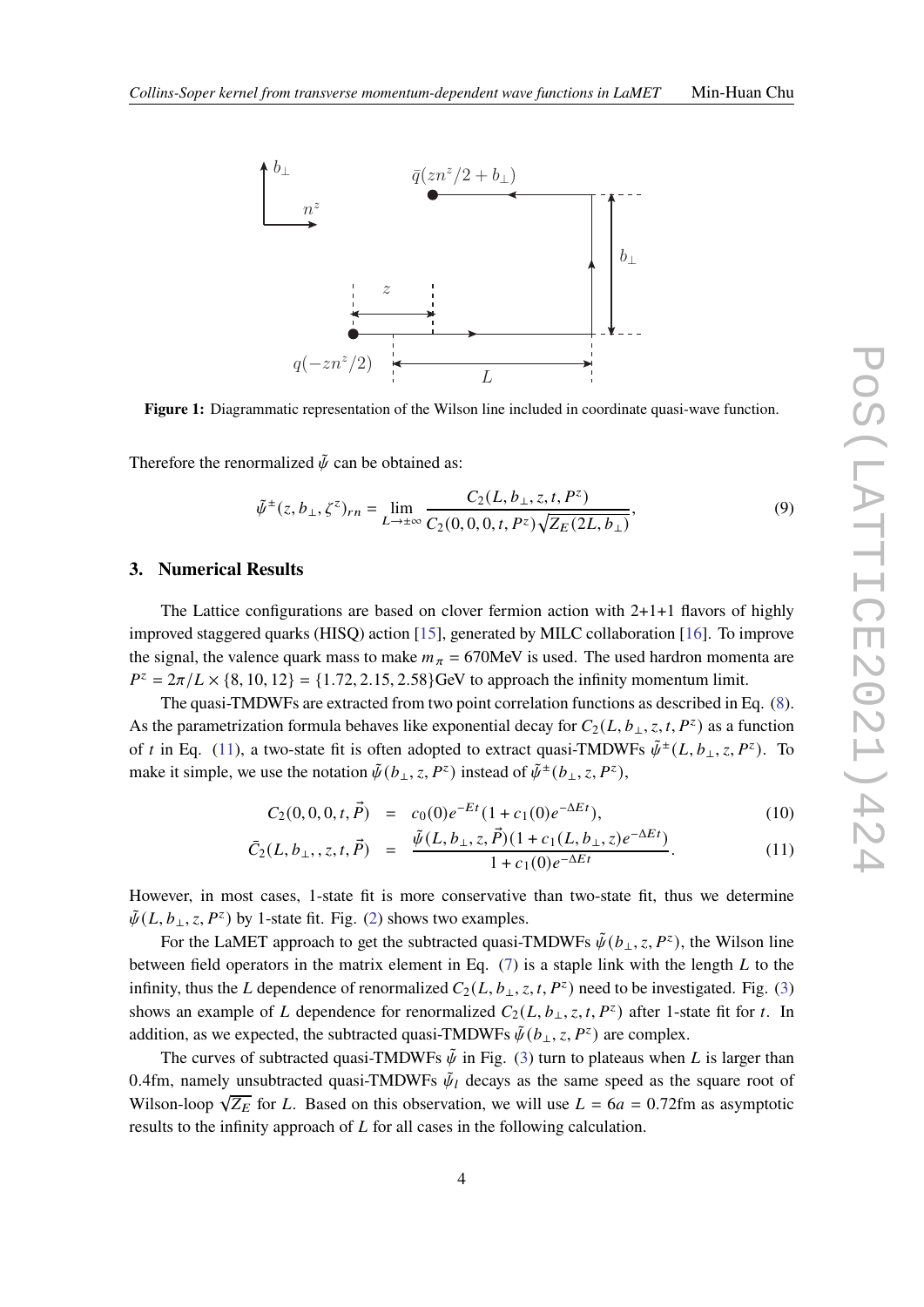

<span id="page-4-0"></span>

**Figure 2:** Examples of normalized two point correlation functions  $\bar{C}_2(L, b_\perp, z, t)$  defined in Eq. [\(11\)](#page-3-1) performed as described below. The fit range for two-state fit is  $t \sim [1a, 8a]$ , which for 1-state fit is  $t \sim [5a, 8a]$ 

<span id="page-4-1"></span>

**Figure 3:** Results of L-dependence of the subtracted and unsubtracted quasi-TMDWFs ( $\tilde{\psi}$  and  $\tilde{\psi}_l$ ), and also the square root of the Wilson loop which is used for the subtraction. We take the  $\{P^z, b_{\perp}, z\}$  ${24\pi/L, 2a, 2a}$  as an example.

As shown in Eq.[\(8\)](#page-2-0), quark bilinear operators with staple-shaped Wilson lines are used to study the quasi-TMDWFs on lattice. In order to increase the signal of the calculation, we apply the leading twist operators  $\bar{\Psi}(x)\gamma^{\mu}\gamma_5\Psi(y)$ . The corresponding matrix element is proportional to the momentum of external state:

$$
\langle 0|\bar{\Psi}(x)\gamma^{\mu}\gamma_{5}\Psi(y)|\pi(P)\rangle \propto i f_{\pi} P^{\mu}.
$$
 (12)

Due to the pion momentum set along  $z$ -direction, there are two different leading twist Lorentz structures,  $\Gamma = \gamma^t \gamma_5$  and  $\Gamma = \gamma^z \gamma_5$ , which have identical contributions theoretically. We performed the subtracted quasi-TMDWFs in coordinate space  $\tilde{\psi}(b_{\perp}, z, P^z)$  in Fig. [\(4\)](#page-5-0), in which we compare the quasi-TMDWF  $\tilde{\psi}(b_+, z, P^z)$  as the function of  $zP^z$  with  $\Gamma = \gamma^z \gamma_5$  and  $\gamma^t \gamma_5$  to investigate the difference of these two cases on lattice calculation. From the comparison we can see that the difference of these leading twist cases is not significant. It indicates that the higher twist terms make little contributions. So that we only adopt  $\Gamma = \gamma^z \gamma_5$  for the following analysis. Additionally, we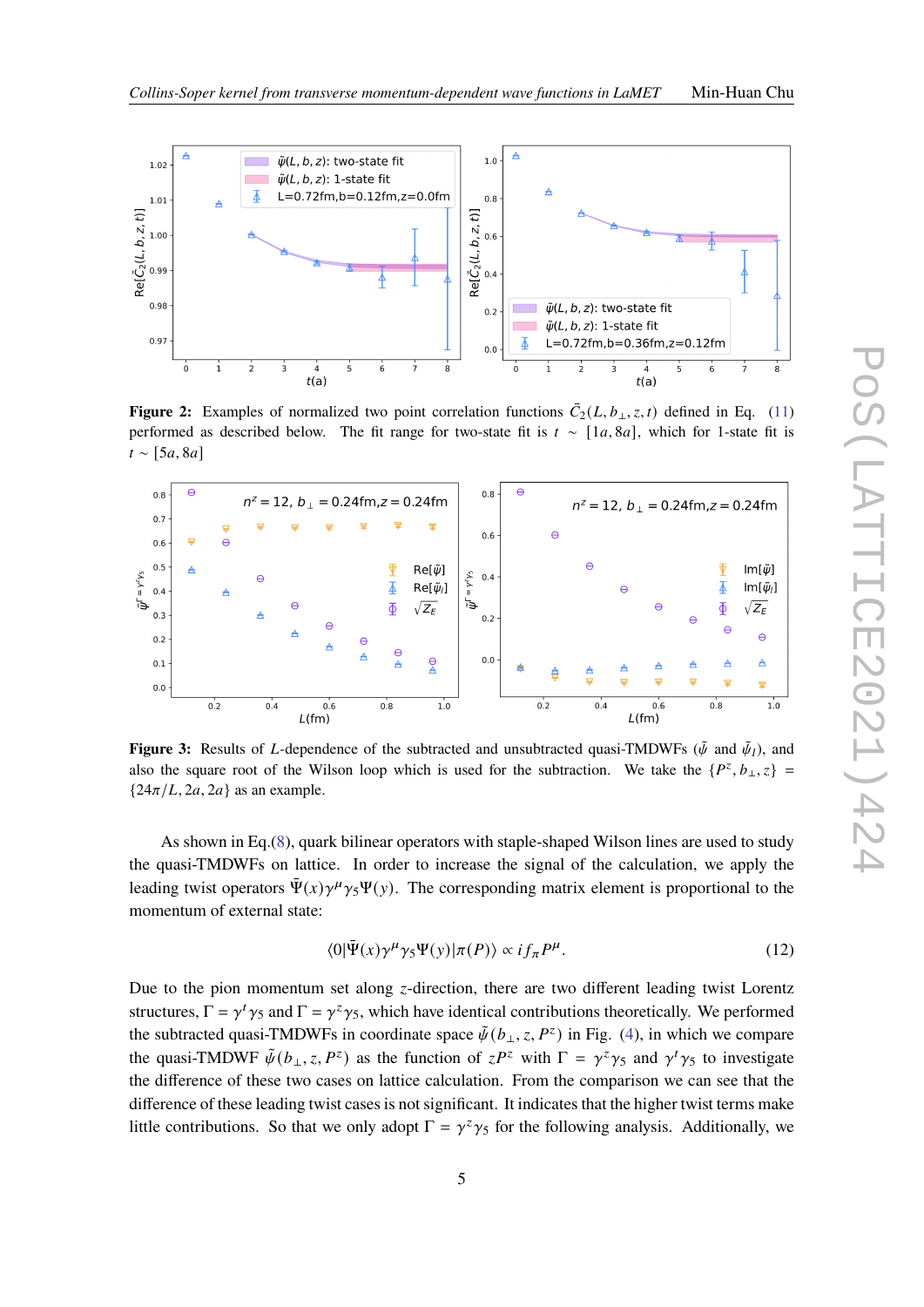

<span id="page-5-0"></span>

<span id="page-5-2"></span>**Figure 4:** Examples of numerical results for  $\tilde{\psi}(z, b_{\perp}, P^z)$  with  $\{P^z, b\} = \{24\pi/L, 3a\}.$ 



**Figure 5:** Numerical results for  $\tilde{\psi}(b_{\perp},x)$  with  $\{P^z, b_{\perp}\} = \{24\pi/L, 3a\}.$ 

will compare the final results for Collins-Soper kernel  $K(b_{\perp}, \mu)$  extracted from these two leading twist quasi-TMDWFs respectively to see if there is difference.

In order to get the quasi-TMDWFs in momentum space  $\tilde{\psi}(b_{\perp}, x, P^z)$ , we compute the Fourier transformation in Eq. [\(13\)](#page-5-1)

<span id="page-5-1"></span>
$$
\tilde{\psi}(b_{\perp},x,P^z) = \int_{-\infty}^{\infty} \frac{P^z dz}{4\pi} e^{i(x-1/2)} P^z z \, \tilde{\psi}(b_{\perp},x,P^z). \tag{13}
$$

When  $|z| \ge z_{max}$ ,  $\tilde{\psi}(b_{\perp}, z, P^z)$  comes to zero with the statistical uncertainty as Fig. [\(4\)](#page-5-0) shows, thus the limited data as z form  $-z_{max}$  to  $z_{max}$  we have, we cut  $z \to z_{max}$  to represent  $z \to \infty$ . We obtain the subtracted quasi-TMDWFs in momentum space  $\tilde{\psi}(b_{\perp},x,P^z)$ . One example of  $\tilde{\psi}(b_{\perp},x,P^z)$  for  $b = 0.36$ fm is shown in Fig. [\(5\)](#page-5-2), and we can see the imaginary part still exist, which is different from 1-dimensional wave functions[\[13\]](#page-9-8).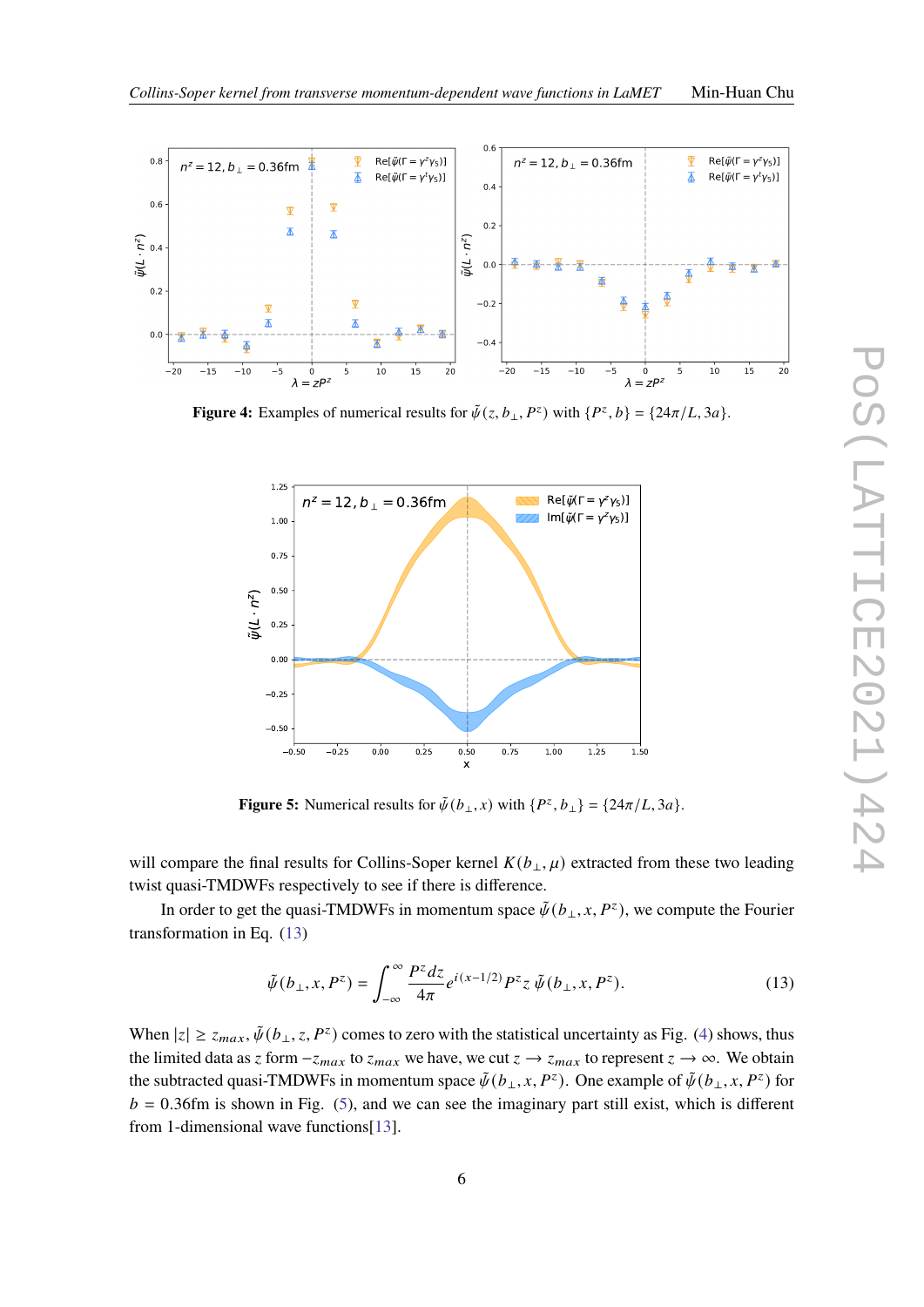<span id="page-6-1"></span>

**Figure 6:** Comparison of numerical results for  $\tilde{\psi}_{Re}(x, b_{\perp}, \mu_0 = P^z, \zeta_z)$  and  $\tilde{\psi}_{Re}(x, b_{\perp}, \mu = 2 \text{GeV}, \zeta_z)$ . Take the case of  $\{P^z, b_\perp\} = \{24\pi/L, 3a\}$  as a example.

Moreover, in order to match the  $\overline{\text{MS}}$  renormalization scheme, we need to consider the scale dependence of subtracted quasi-TMDWFs  $\tilde{\psi}(b_{\perp}, x, P^z)$ . For  $\tilde{\psi}(b_{\perp}, x, P^z)$ , the renormalization scale  $u$ -dependence satisfies the renormalization group equation [\[4\]](#page-8-3):

$$
\mu^2 \frac{d^2}{d\mu^2} \ln \tilde{\psi}_{\text{Re}}(x, b_\perp, \mu, \zeta_z) = \gamma_F \left( \alpha_s(\mu) \right),\tag{14}
$$

$$
\mu^2 \frac{d^2}{d\mu^2} \ln \tilde{\psi}_{\text{Im}}(x, b_\perp, \mu, \zeta_z) = 0.
$$
 (15)

For our calculation, the hadron momenta for three cases are  $P^z = \{1.72, 2.15, 2.58\}$  GeV, so we can evolute the results of  $\tilde{\psi}(b_{\perp}, x, \mu_0 = P^z, P^z)$  to  $\overline{\text{MS}}$  scheme at  $\mu = 2\text{GeV}$  by Eq. [\(16\)](#page-6-0)

<span id="page-6-0"></span>
$$
\tilde{\psi}_{\text{Re}}(b_{\perp}, x, \mu, P_z) = \tilde{\psi}_{\text{Re}}(x, b_{\perp}, \mu_0, P_z) \times \exp \int_{\mu_0}^{\mu} \frac{4d\mu^2}{\beta_0 \mu^2 (\ln \mu^2 - \ln \Lambda^2)},
$$
  
\n
$$
\tilde{\psi}_{\text{Im}}(b_{\perp}, x, \mu_0, P_z) = \tilde{\psi}_{\text{Im}}(b_{\perp}, x, \mu, P_z),
$$
\n(16)

here we adopt the 1-loop result of  $\alpha_s(\mu) = \frac{-4\pi}{\sigma}$  $\beta_0$  ln  $\frac{\mu^2}{\Lambda^2}$  $, \beta_0 = 11-\frac{2}{3}$  $\frac{2}{3}N_f$ . The comparison of  $\tilde{\psi}(b_{\perp}, x, \mu_0 =$  $P^z, P^z$ ) and  $\tilde{\psi}(b_\perp, x, \mu, P^z)$  is performed in Fig. [\(6\)](#page-6-1), which shows there's not much difference between subtracted quasi-TMDWFs at scale point  $\mu_0 = 2.56$  GeV and  $\mu = 2$ GeV. This scale dependence is related to Collins-Soper kernel. Due to the momenta we choose for the calculation are all around 2GeV, we may ignore the scale dependence between  $\mu_0 = P^z$  and  $\mu$  to extract Collins-Soper kernel.

Eq. [\(3\)](#page-1-0) indicates that the Collins-Soper kernel can be extracted from the combination of  $\tilde{\psi}^+$  and  $\tilde{\psi}^-$  which is related to  $\tilde{\psi}$ . In principle,  $K(b_{\perp}, \mu)$  does not have momentum fraction x-dependence, however, quasi-TMDWFs has the high order terms of  $1/xP^z$  and  $1/(1-x)P^z$ , which dominate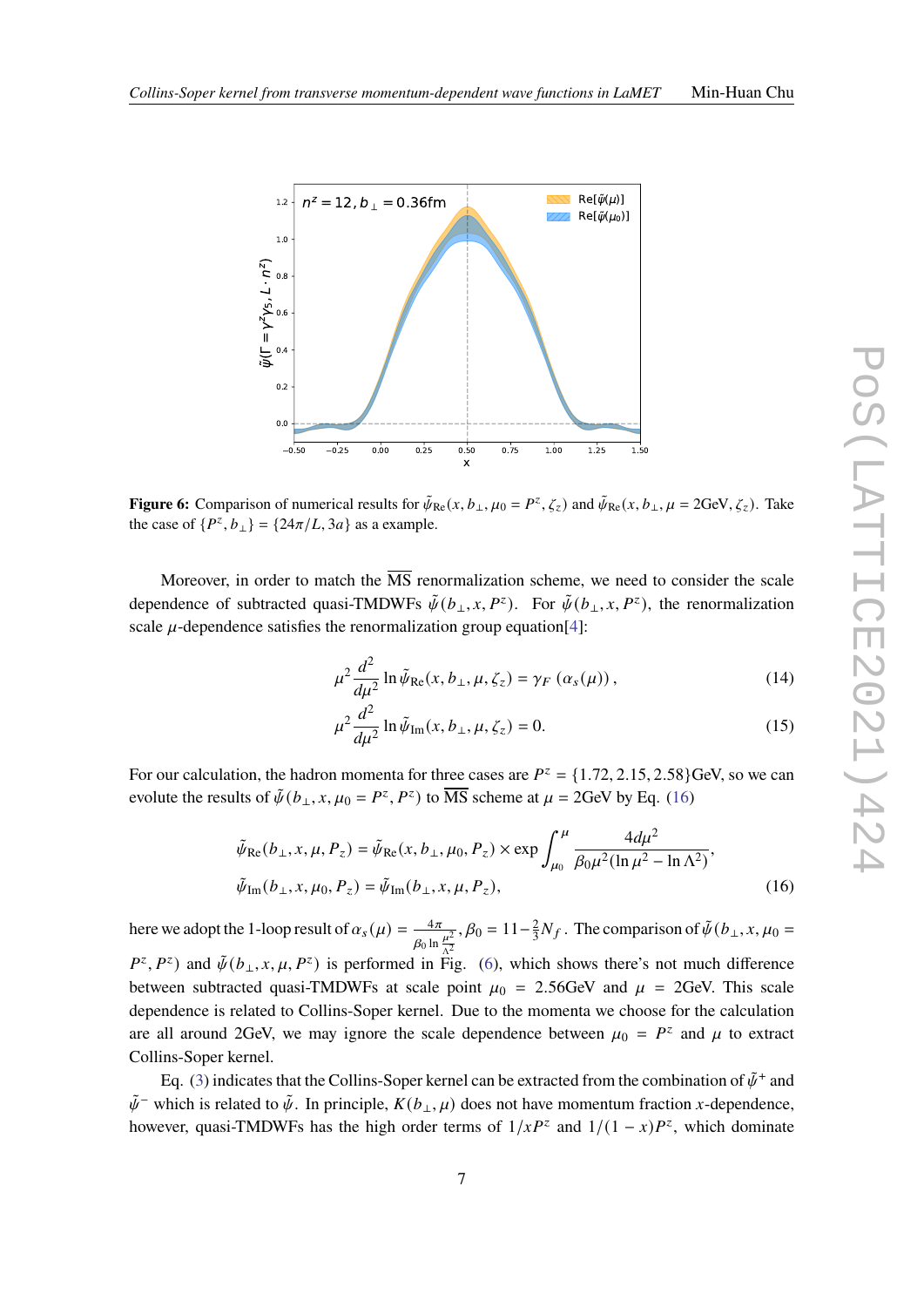when  $x \sim 0$ , 1. It influences  $K(b_{\perp}, \mu)$  in the area  $x \sim 0$ , 1 by the following paramatization Eq. [\(17\)](#page-7-0)

<span id="page-7-0"></span>
$$
K(b_{\perp}, \mu, x, P_1^z, P_2^z) = K(b_{\perp}, \mu) + A \left[ \frac{1}{x^2 (1 - x)^2 (P_1^z)^2} - \frac{1}{x^2 (1 - x)^2 (P_2^z)^2} \right].
$$
 (17)

Therefore, we should eliminate the x-dependence by the fit of  $K(b_{\perp}, \mu, x, P_1^z, P_2^z)$  as a function of x. Our data shows  $K(b_{\perp}, \mu)$  is real to a high extent, so only this significantly non-zero real part is considered for this fit and the final result. The result of central value of  $K(b_{\perp}, \mu)$  is generated by the average of bootstrap fit results, and the uncertainty is the standard deviation at 68% confidence interval of them. Our data shows the bootstrap joint fit can give the plateau of  $x$ for  $K(b_\perp, \mu, x, P_1^z, P_2^z)$ , and that of different momentum combinations are not all that dissimilar.

In addition, as a comparison, the tree level result of  $K(b_{\perp}, \mu)$  is computed by coordinate quasi-TMDWFs  $\tilde{\psi}(b, z, P^z, \mu)$ , in which  $H_1^{\pm}$  $i^{\pm} = 1$ 

$$
K_0(b_\perp,\mu) = \frac{1}{2} \left( \frac{1}{\ln(P_1^z/P_2^z)} \ln \frac{\tilde{\psi}^+(b_\perp, z = 0, \mu, P_1^z)}{\tilde{\psi}^+(b_\perp, z = 0, \mu, P_2^z)} + \frac{1}{\ln(P_1^z/P_2^z)} \ln \frac{\tilde{\psi}^-(b_\perp, z = 0, \mu, P_1^z)}{\tilde{\psi}^-(b_\perp, z = 0, \mu, P_2^z)} \right). \quad (18)
$$

Also, the systematical uncertainty needs to be considered to determine the final result  $K(b_{\perp}, \mu)$ . It is formed as the following equation Eq. [\(19\)](#page-7-1).

<span id="page-7-1"></span>
$$
\sigma_{sys} = \sqrt{K(b_{\perp}, \mu) + \text{Im}^2[K^+(b_{\perp}, \mu)]} - K(b_{\perp}, \mu),\tag{19}
$$

 $K(b_\perp, \mu)$  is related to the  $K(b_\perp, \mu)$  extracted from the average of  $\tilde{\psi}^+$  and  $\tilde{\psi}^-$ . The imaginary part of  $K(b_\perp, \mu)$  is ignored. Im $[K^+(b_\perp, \mu)]$  represents the numerical imaginary part of extracting  $K(b_{\perp}, \mu)$  only by  $\tilde{\psi}^+$  in the following equation Eq. [\(20\)](#page-7-2)

<span id="page-7-2"></span>
$$
K^{+}(b_{\perp}, \mu) = \frac{1}{\ln(P_{1}^{z}/P_{2}^{z})} \ln \frac{\tilde{\psi}_{N}^{+}(x, b_{\perp}, \mu, P_{1}^{z})}{\tilde{\psi}_{N}^{+}(x, b_{\perp}, \mu, P_{2}^{z})}.
$$
 (20)

We compared this result with previous Lattice QCD results and perturbative calculations in Fig. [\(7\)](#page-8-5), which shows in small  $b_{\perp}$  area. Our result reaching to one loop matching kernel for TMDWFs is very close to the perturbative calculation. Besides, our results are consistent with others', and are more precise in large  $b_{\perp}$  area.

#### **4. Summary and Outlook**

We have computed the Collins-Soper kernel as a function of the transverse seperation  $b_{\perp}$ , which is extracted from quasi-TMDWFs up to 1-loop matching kernel on lattice in LaMET approach. We have given the figures of quasi-TMDWFs as a function of momentum fraction  $x$  at fixed points  $b_{\perp} = b_f$ . We have investigated the x-dependence for Collins-Soper kernel through a 2-parameter fit. Our results are consistent with previously Lattice QCD calculations. According to our plan, in a near future, we will make the  $x$ -dependence fit more accurate and add some of phenomenological results based on Drell-Yan data.

Further, compared with most former Collins-Soper kernel calculations, the uncertainty of our results is smaller, especially in the large  $b_{\perp}$  area. Our calculation is the first attempt to extract Collin-Soper kernel from quasi-TMDWFs up to 1-loop matching kernel. This has added evidences for the extraction of partonic structure from LQCD in LaMET.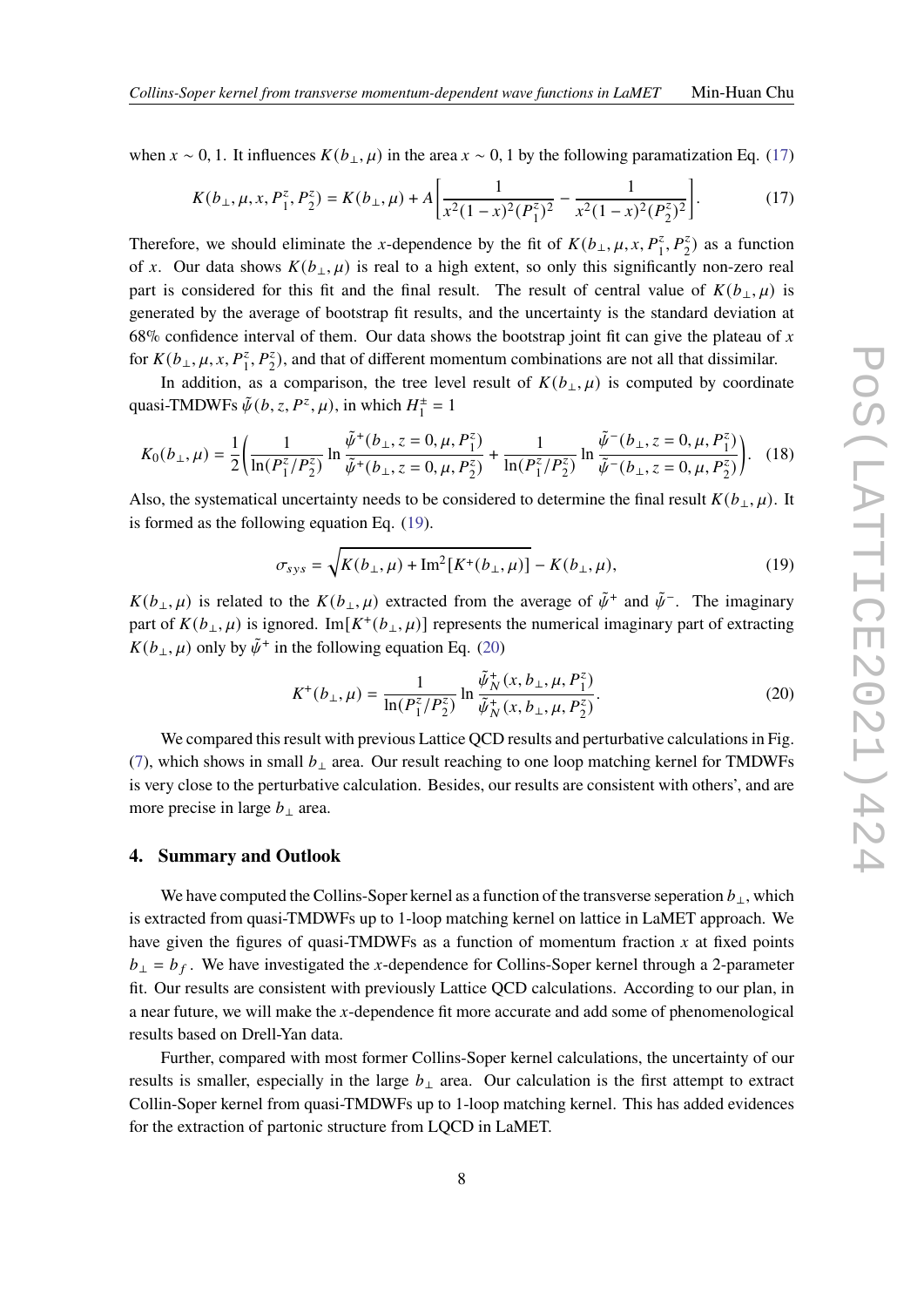<span id="page-8-5"></span>

**Figure 7:** This is the preliminary results for  $K(b_+, \mu)$ , compared with SWZ[\[14\]](#page-9-5), LPC collaborations[\[10\]](#page-9-9) as well as ETMC/PKU[\[12\]](#page-9-4), SVZES[\[11\]](#page-9-10) and the perturbative calculations (at small  $b_{\perp}$ ) with the strong coupling  $\alpha_s$  up to three loop are also shown. Statistical and systematic errors have been added in quadrature.

#### **Acknowledgement**

I thank Jun Hua, Xiangdong Ji, Andreas Schäfer, Peng Sun, Wei Wang, Yibo Yang, Jian-Hui Zhang, and Qi-An Zhang for the collaboration. This work is supported in part by Natural Science Foundation of China under grant No. 11735010, 11911530088, U2032102, also supported by Natural Science Foundation of Shanghai under grant No. 15DZ2272100.

# **References**

- <span id="page-8-0"></span>[1] X. Ji, Phys. Rev. Lett. **110**, 262002 (2013) doi:10.1103/PhysRevLett.110.262002 [arXiv:1305.1539 [hep-ph]].
- <span id="page-8-1"></span>[2] X. Ji, Sci. China Phys. Mech. Astron. **57**, 1407-1412 (2014) doi:10.1007/s11433-014-5492-3 [arXiv:1404.6680 [hep-ph]].
- <span id="page-8-2"></span>[3] K. Cichy and M. Constantinou, Adv. High Energy Phys. **2019**, 3036904 (2019) doi:10.1155/2019/3036904 [arXiv:1811.07248 [hep-lat]].
- <span id="page-8-3"></span>[4] X. Ji, Y. S. Liu, Y. Liu, J. H. Zhang and Y. Zhao, Rev. Mod. Phys. **93**, no.3, 035005 (2021) doi:10.1103/RevModPhys.93.035005 [arXiv:2004.03543 [hep-ph]].
- <span id="page-8-4"></span>[5] X. Ji, Y. Liu and Y. S. Liu, Nucl. Phys. B **955**, 115054 (2020) doi:10.1016/j.nuclphysb.2020.115054 [arXiv:1910.11415 [hep-ph]].